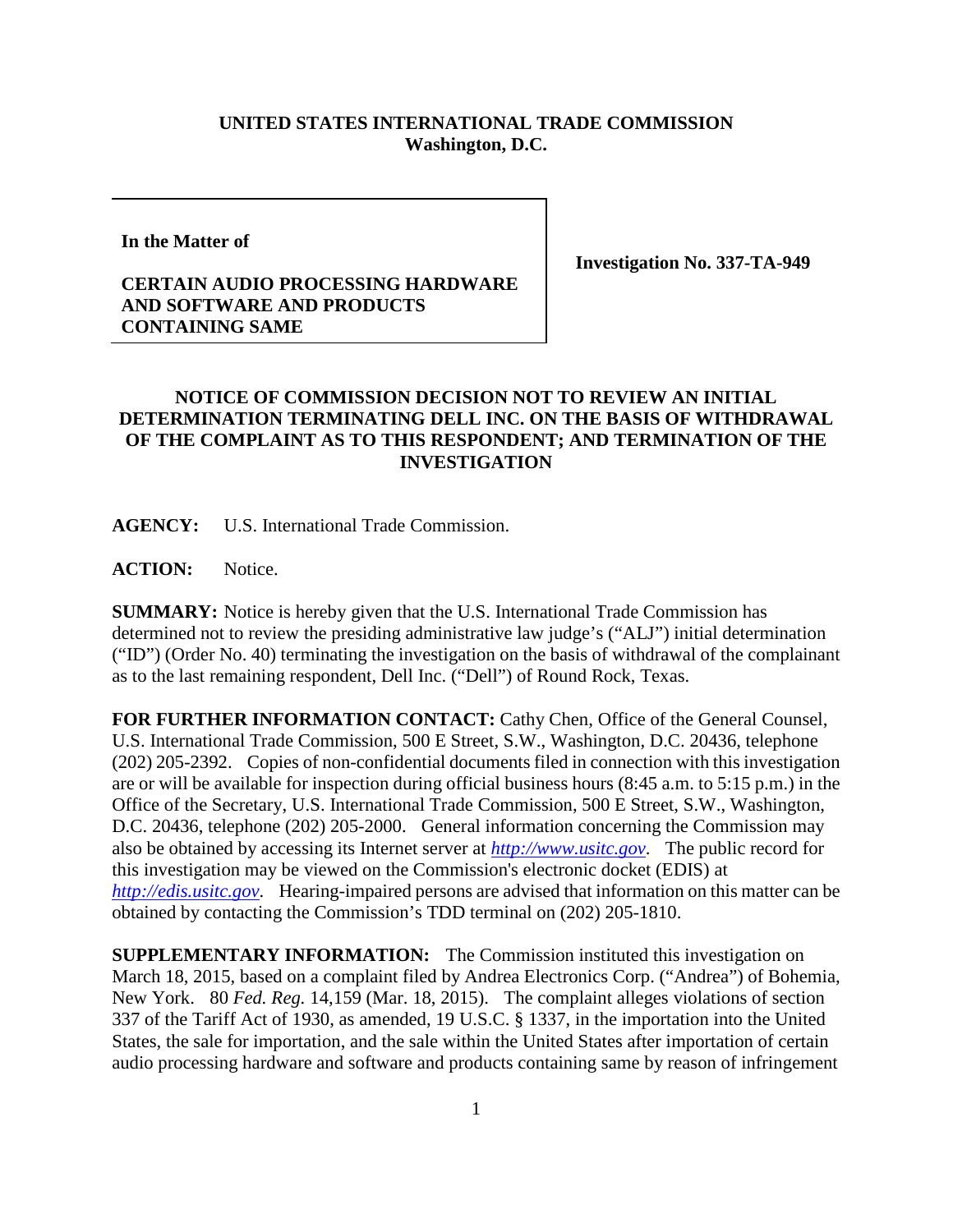of certain claims of U.S. Patent Nos. 5,825,898 ("the '898 patent"); 6,483,923 ("the '923 patent"); 6,049,607 ("the '607 patent"); 6,363,345 ("the '345 patent"); and 6,377,637 ("the '637 patent"). The complaint further alleges that an industry in the United States exists as required by 19 U.S.C. § 1337(a)(2). The notice of investigation named Dell and the following 12 respondents: Acer Inc. of New Taipei City, Taiwan; Acer America Corp. of San Jose, California (collectively, "Acer"); ASUSTeK Computer Inc. of Taipei, Taiwan; ASUS Computer International of Fremont, California (collectively, "ASUS"); Hewlett Packard Co. ("HP") of Palo Alto, California; Lenovo Holding Co., Inc. and Lenovo (United States) Inc. (collectively, "Lenovo"), both of Morrisville, North Carolina; Lenovo Group Ltd. of Beijing, China; Toshiba Corp. of Tokyo, Japan; Toshiba America Information Systems, Inc. (collectively, "Toshiba") of Irvine, California; Toshiba America, Inc. of New York City, New York; and Realtek Semiconductor Corp. ("Realtek") of Hsinchu, Taiwan. Also, intervenors Waves Audio Ltd. ("Waves") of Tel Aviv, Israel and Conexant Systems Inc. ("Conexant") of Irvine, California were subsequently added to the investigation. The Office of Unfair Import Investigations is a party in this investigation. The 12 other respondents and the two intervenors, as detailed below, have been terminated from the investigation based on settlement or stipulation.

On July 13, 2015, the Commission determined not to review an ID finding that Andre has standing to bring the complaint in this investigation and to deny respondents' motion for oral argument. On May 1, 2015, the Commission determined not to review two IDs (Order Nos. 4, 5) granting motions of Andrea terminating the investigation as to Lenovo Group Ltd. and Toshiba America, Inc., respectively, based on stipulation. On December 8, 2015, the Commission determined not to review an ID (Order No. 23) granting a joint motion of Andrea and Realtek terminating the investigation as to Realtek based on a settlement agreement and a patent license agreement. On December 21, 2015, the Commission determined not to review an ID (Order No. 24) granting a joint motion of Andrea and Acer terminating the investigation as to Acer based on a settlement agreement and a patent license agreement. On January 5, 2016, the Commission determined not to review two IDs (Order Nos. 25, 26) granting a motion of Andrea to terminate the investigation as to all infringement allegations relating to the '637 patent; the '898 patent; the '923 patent; claims 4-11, 18-20, 22, and 39-46 of the '345 patent; and claims 5-7, 9-12, 29-31, and 33-37 of the '607 patent. On February 3, 2016, the Commission determined not to review an ID (Order No. 30) granting a joint motion of Andrea and HP terminating the investigation as to HP based on a settlement agreement and a patent license agreement. On March 4, 2016, the Commission determined not to review an ID (Order No. 33) granting a joint motion of Andrea and ASUS terminating the investigation as to ASUS based on a settlement agreement and a patent license agreement. On March 17, 2016, the Commission determined not to review an ID (Order No. 36) granting a joint motion of Andrea and Lenovo terminating the investigation as to Lenovo based on a settlement agreement and a patent license agreement. On April 5, 2016, the Commission determined not to review an ID (Order No. 37) granting a joint motion of Andrea and Conexant terminating the investigation as to Conexant based on a settlement agreement and a patent license agreement. On April 19, 2016, the Commission determined not to review an ID (Order No. 38) granting a joint motion of Andrea and Waves terminating the investigation as to Waves based on a settlement agreement and a patent license agreement. On the same date, the Commission determined not to review an ID (Order No. 39) granting a joint motion of Andrea and Toshiba terminating the investigation as to Toshiba based on a settlement agreement.